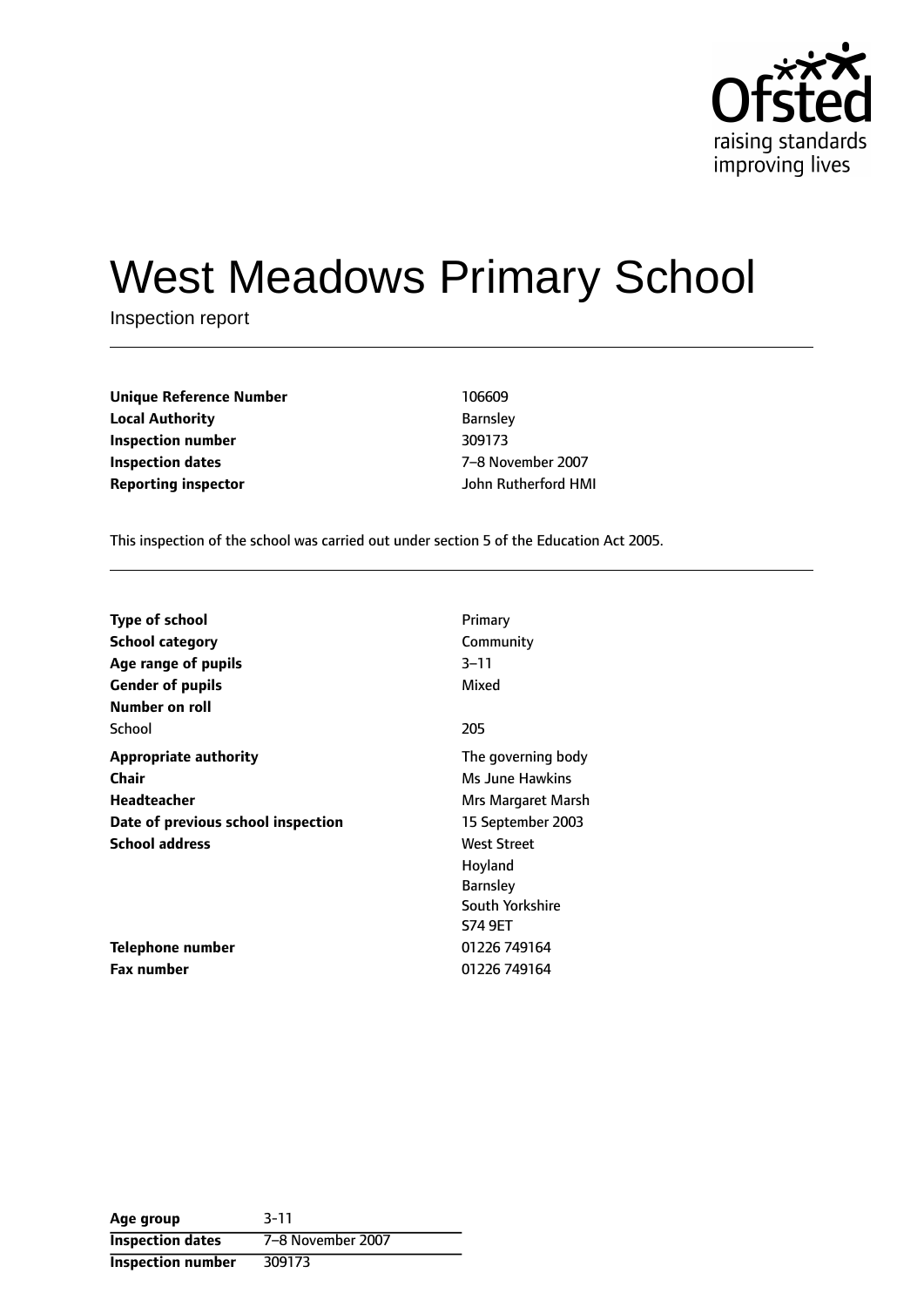.

© Crown copyright 2007

#### Website: www.ofsted.gov.uk

This document may be reproduced in whole or in part for non-commercial educational purposes, provided that the information quoted is reproduced without adaptation and the source and date of publication are stated.

Further copies of this report are obtainable from the school. Under the Education Act 2005, the school must provide a copy of this report free of charge to certain categories of people. A charge not exceeding the full cost of reproduction may be made for any other copies supplied.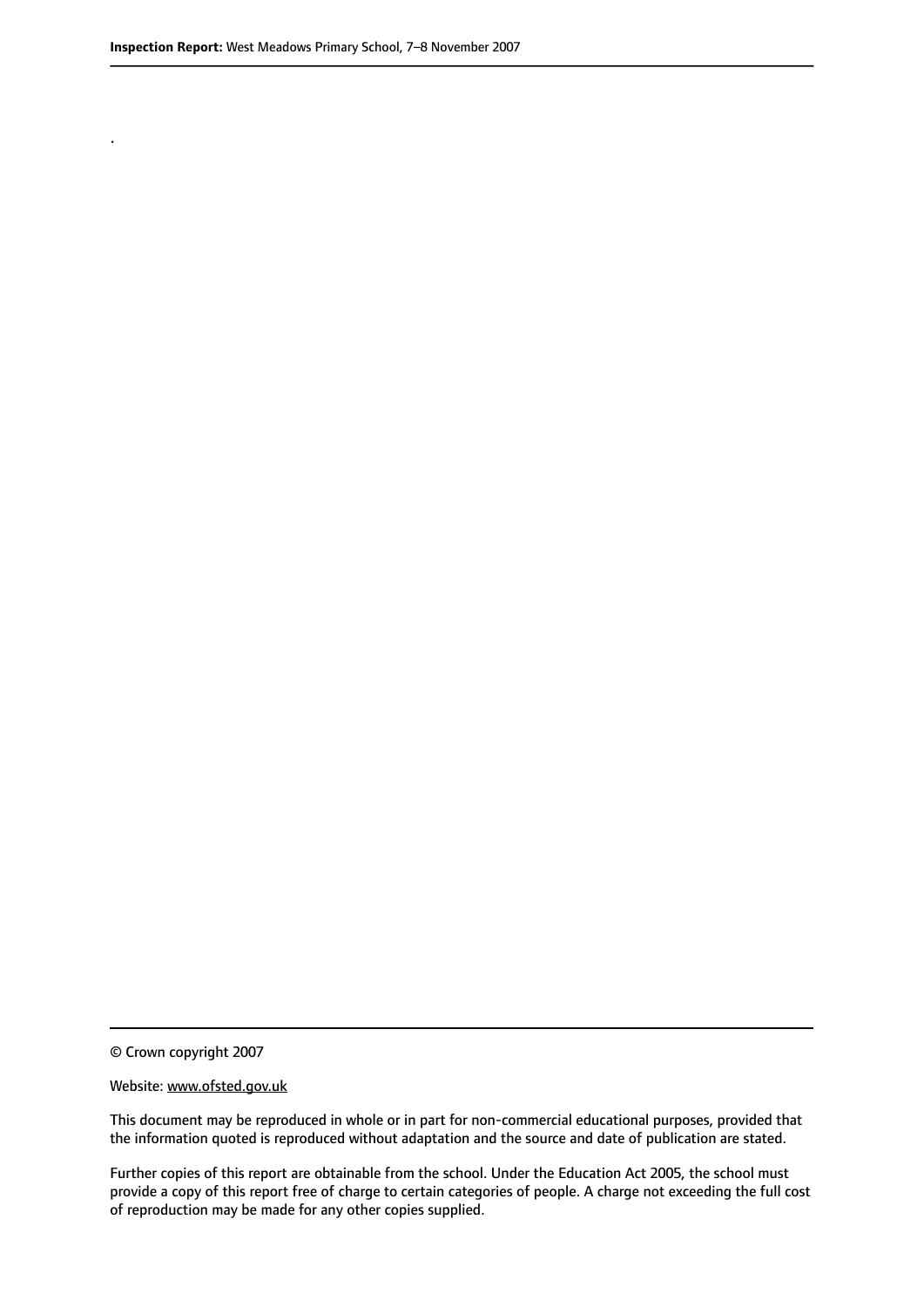## **Introduction**

The inspection was carried out by one of Her Majesty's Inspectors and one Additional Inspector.

## **Description of the school**

The school is smaller than average and it serves an area of considerable social and economic disadvantage. The proportion of pupils eligible for a free school meal is well above average. There are very few pupils from a minority ethnic background or whose first language is not English. The proportion of pupils with a learning difficulty and/or disability (LDD) is well above average. The school has the Healthy Schools Silver Award and the Junior Safemark Award.

West Meadows opened in April 2004 to replace Hoyland Market Street Primary School, where the building was unsuitable for health-and-safety reasons. Since then, there has been considerable disruption due to long-term staff absences, which are still not fully resolved. The headteacher was appointed in September 2006 and she has only had the support of a deputy headteacher and leadership team since the spring term 2007.

## **Key for inspection grades**

| Grade 1 | Outstanding  |
|---------|--------------|
| Grade 2 | Good         |
| Grade 3 | Satisfactory |
| Grade 4 | Inadequate   |
|         |              |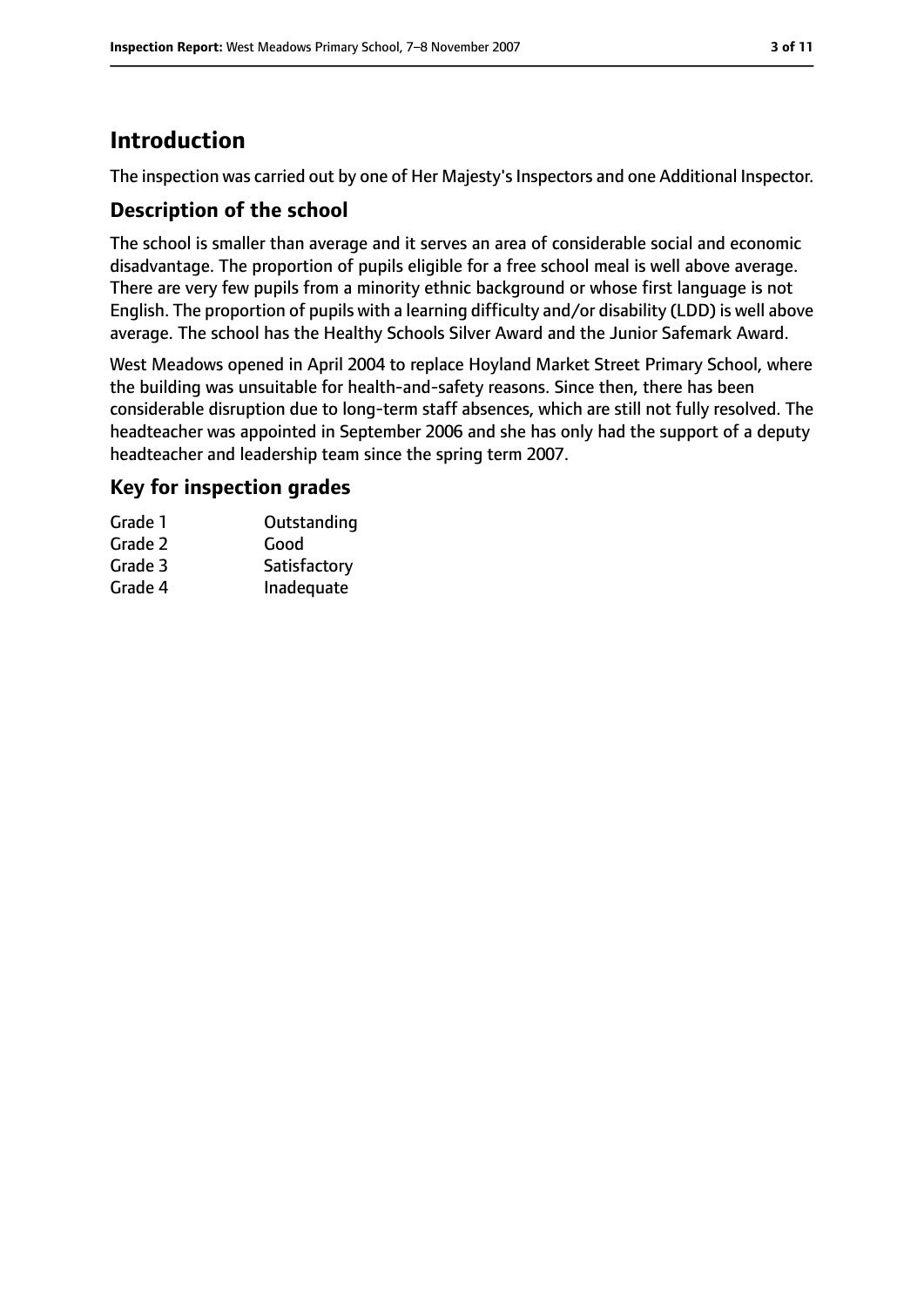# **Overall effectiveness of the school**

#### **Grade: 3**

The overall effectiveness of the school is satisfactory. This represents considerable improvement in recent months, following a long period of disruption. In the short period of its existence, the new leadership team has worked very hard to improve the use of assessment and the teaching of writing to increase the rate of pupils' progress. This work has been very effective and, as a result, pupils have made much better progress since September 2007 than was previously the case.

Results from the most recent national tests and assessments show that standards are well below average. However, because of recent improvements, pupils' achievement is now satisfactory overall. The achievement of lower attaining pupils and those with LDD is good, because they receive good support, especially from teaching assistants. In a small proportion of classes, higher attaining pupils are not achieving enough and this is particularly evident in mathematics.

The quality of teaching and learning has improved this year, as staffing problems have almost all been resolved. It is now satisfactory overall. All teachers have introduced the school's new methods for using assessment to accelerate pupils' progress. However, they are not all yet using them to the same good effect. In around half of the classes, for example, work does not always meet the needs of all pupils. The curriculum has recently been re-organised and it is good. Pupils enjoy learning new skills through first-hand experiences within interesting topics. They are provided with many good opportunities to improve their writing.

Pupils' personal development and well-being are good. They enjoy coming to school and, following recent improvements, their attendance is satisfactory. Their behaviour is good and they have positive attitudes to learning. These strengths are the result of good care, guidance and support from the staff and the calm, attractive environment that has been created in the new building. Most pupils know what they need to do to improve their progress because teachers give them clear targets and useful information when marking their work. Pupils develop good skills in independence and taking responsibility which, combined with their improving progress in literacy and numeracy, give them a sound preparation for their future lives.

The headteacher gives a strong direction to improving pupils' achievement and personal development. With the support of recently appointed leaders, she has established good teamwork amongst all the staff and the school is now improving rapidly. New leaders are still at an early stage of developing their skills. However, the improvements they have already made demonstrate that they have good capacity to raise standards further. Governors have given good support for recent improvements. They recognise that they now need to increase their monitoring of pupils' progress so that they can both support and challenge the school to help it improve further. The school provides satisfactory value for money. It has the full support of the majority of parents. A significant number comment that their children enjoy school and make good progress. Parents of pupils with LDD are particularly satisfied with the quality of the school's provision.

#### **Effectiveness of the Foundation Stage**

#### **Grade: 2**

The Nursery and Reception classes are combined to form a Foundation Stage unit. All the staff work very well together to meet the needs of the children, who have skills well below those typical for their age when they start. Children make good progress in most aspects of their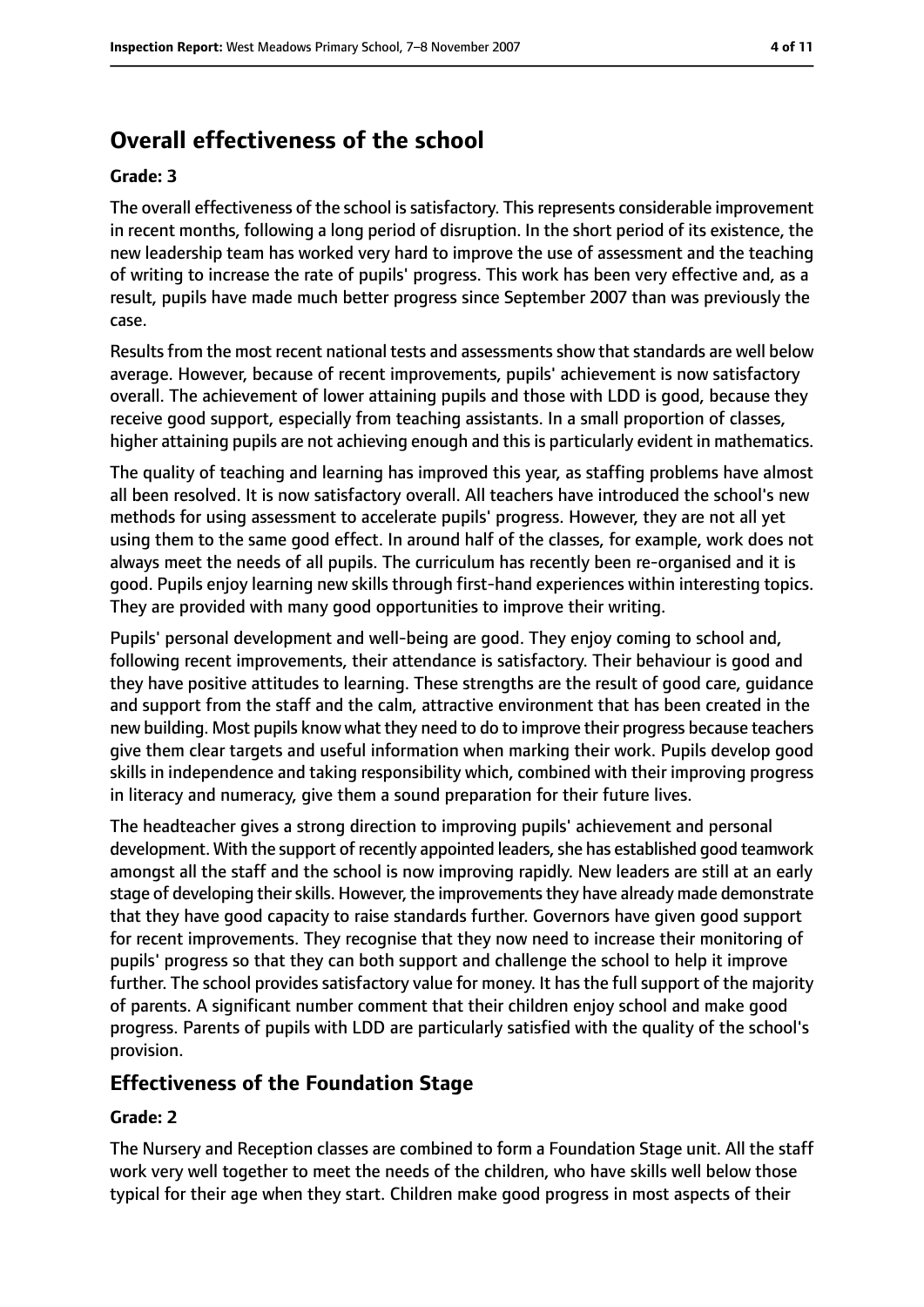learning, but it is especially evident in their independence and language skills. This is because they are given good opportunities to choose their activities and staff encourage them to talk about what they are doing. There is an appropriate balance of adult-directed activities, which help groups of children to make good progress in such topics as mathematical shapes and other cultures. Staff use a well-planned and safe wildlife area to make outstanding provision for developing children's understanding of nature and for stimulating their imaginative play. Parents help staff with this outdoor activity, which reflects the good partnership that exists between the Foundation Stage and families. Staff have a good system for collecting information about children's progress and using this to plan future activities. The Foundation Stage is led very effectively. The coordinator rigorously evaluates the work of the unit and, on the basis of this, has good plans for further improving the daily use of assessment and for ensuring a smooth transition when children move into Key Stage 1.

## **What the school should do to improve further**

- Improve standards in English, mathematics and science.
- Improve consistency in the effective use of assessment to accelerate pupils' progress.
- Ensure all higher attaining pupils are achieving as much as they can, especially in mathematics.

A small proportion of the schools whose overall effectiveness is judged satisfactory but which have areas of underperformance will receive a monitoring visit by an Ofsted inspector before their next section 5 inspection.

## **Achievement and standards**

#### **Grade: 3**

Pupils' achievement is satisfactory and standards are well below average in Key Stages 1 and 2. When pupils start in Key Stage 1, their skills are below those typical for their age and, in recent years, they have not been making sufficient progress during their time in school. However, inspection evidence shows that this situation has changed since September 2007. Pupils' progress is now satisfactory overall and, in about one third of the classes, it is good.

Lower attaining pupils and those with LDD make good progress because their support is skilfully planned and they receive good teaching, often from well-trained teaching assistants. Middle and higher attaining pupils generally make satisfactory progress. However, in a small number of classes, the higher attaining pupils could be achieving more, particularly in mathematics. Most pupils make good progress in writing because teachers identified that weak skills were holding pupils back, so they are putting much effort into developing more effective ways of teaching it. Pupils are also making good progress with their speaking skills because many teachers include discussion in their lessons.

## **Personal development and well-being**

#### **Grade: 2**

Pupils' spiritual, moral and social development is good. Pupils behave well and they consider the well-being of others. They understand the importance of rules and good relationships in a community. The school is aware that pupils have insufficient knowledge and understanding of the other cultures within Britain.

Pupils enjoy their lessons because they find them interesting and they want to learn. A typical quote from pupils is, 'Teachers will help us so we learn more.' They understand how to keep safe and they feel secure in school. Many take advantage of the 'one-to-one box' and the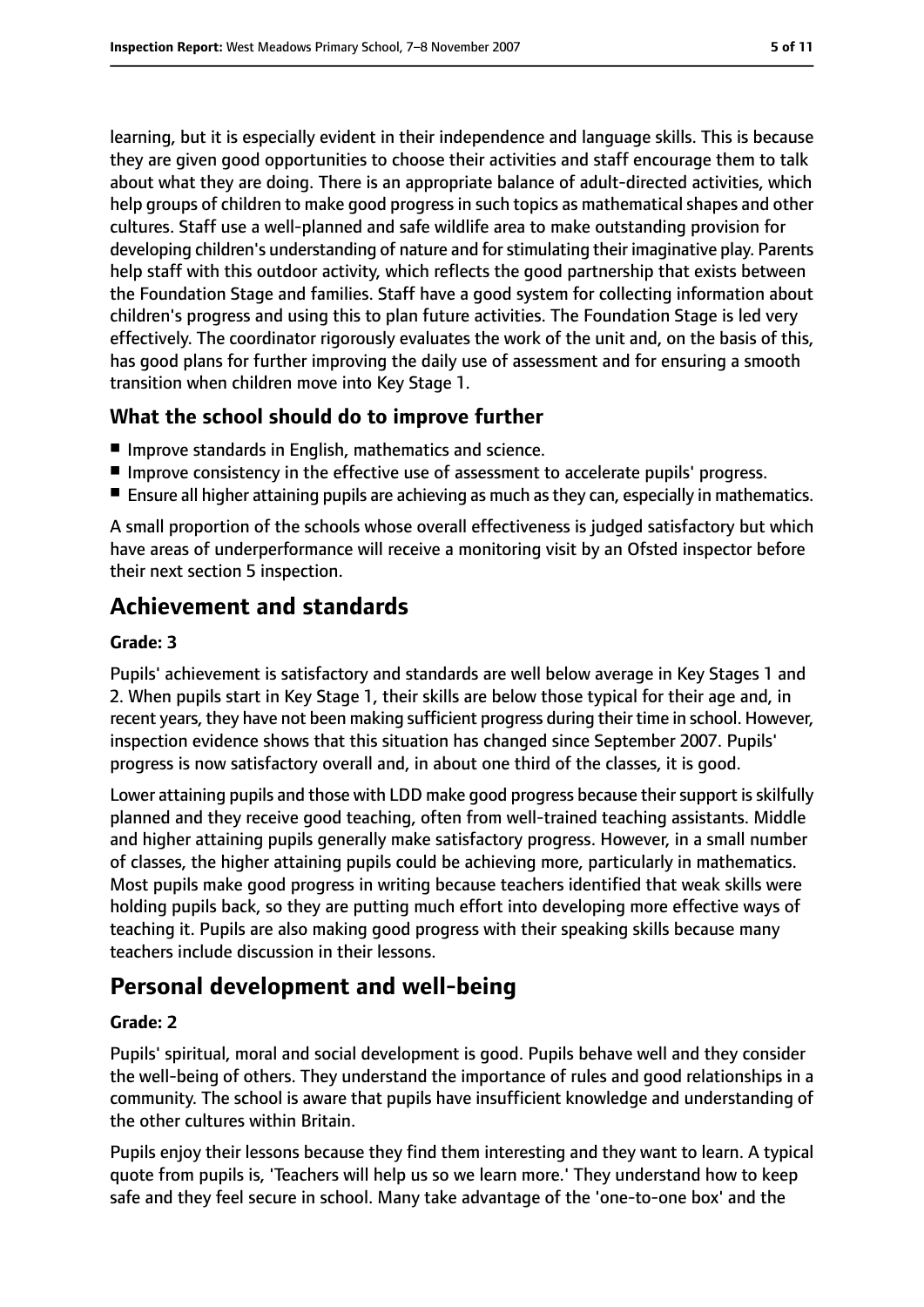'feelings wall' to tell adults about any worries they have, knowing that they will be dealt with quickly and effectively. Pupils have a good understanding of the importance of diet and exercise, which has contributed to the school receiving the Healthy Schools Silver Award. Many pupils volunteer for additional responsibilities in school and they take part in activities to contribute to the life of the wider community. Pupils' personal qualities and their progress in basic literacy and numeracy skills are providing a firm foundation for their future education and prosperity.

Attendance is improving and is now broadly average. This is the result of recent improvements in teaching and learning and, for some pupils, a rigorous approach to monitoring, using rewards and seeking help from outside agencies.

# **Quality of provision**

## **Teaching and learning**

#### **Grade: 3**

The quality of teaching is satisfactory overall. It has good features, especially in Key Stage 1 and at the end of Key Stage 2. As a result of the recent drive by the leadership team, there is a consistency across the school in the methods for using assessment to accelerate pupils' progress. However, these methods are not being used to the same good effect in all classes. Where teaching is not yet of good quality, teachers are insufficiently skilled in identifying the learning needs of their pupils and adapting their teaching to meet these needs.

In the classes where pupils make the most rapid progress, teachers use their assessment information well to plan lessons that build on previous learning. They provide activities at the correct level of challenge for all pupils and ensure that pupils know what they need to do in order to improve their work. The introductions to lessons are stimulating and there is sufficient time for independent activity to consolidate new skills. Teaching assistants make a very good contribution by ensuring that pupils with LDD can learn alongside the rest of the class and also by teaching new skills to both lower and higher attaining groups of pupils.

## **Curriculum and other activities**

#### **Grade: 2**

The curriculum is good. It provides pupils with an appropriate range of subjects, carefully adapted to meet their needs. There is, for example, a strong emphasis on physical activity and social and emotional development because the school identifies these as priorities for improving the health and well-being of pupils. The range of subjects is enhanced by German teaching and sports activities, made possible through a partnership with the neighbouring secondary school.

The curriculum has recently been redesigned to promote greater development of independent learning skills through first-hand experience and investigation. Pupils' work and displays around school show how much this is enriching their learning. In particular, it is helping them to improve their achievement in writing because they have more interesting things to write about. Pupils' views on the curriculum have been sought through questionnaires and their responses show a high level of enjoyment. Many also talk enthusiastically about their visits to places of interest and to adventure centres.

The curriculum for lower attaining pupils and those with LDD is very well planned to ensure that each pupil's needs are met by a suitable programme of support. Pupils' progress is monitored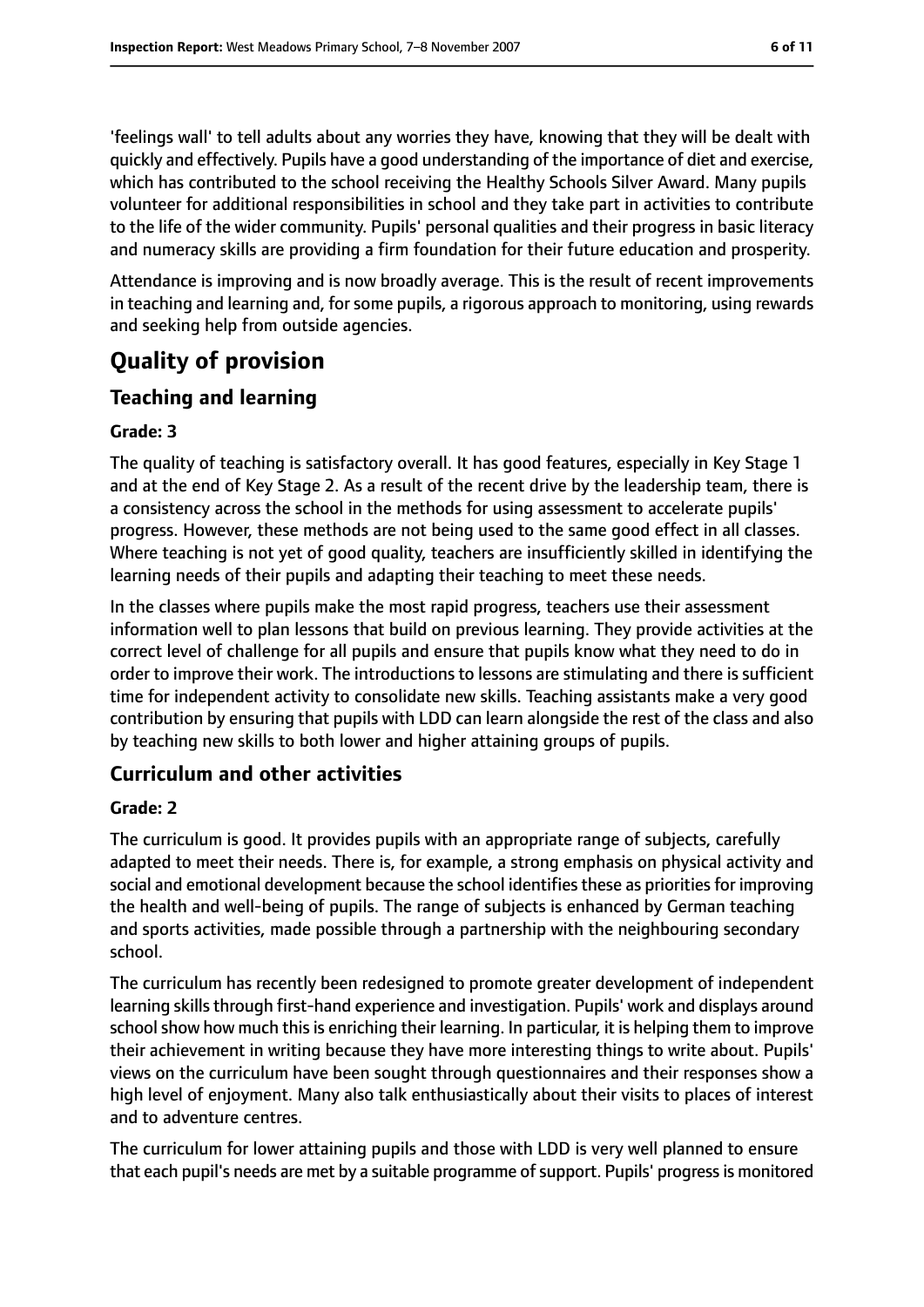very closely to identify when this support needs to be changed. The monitoring records show that most of the pupils make good progress and, for a small number, it is outstanding.

#### **Care, guidance and support**

#### **Grade: 2**

Care, guidance and support are good. Safeguarding systems meet national guidelines and risk assessments ensure the health and safety of pupils. Very rare incidents of unacceptable behaviour are dealt with quickly and effectively. Staff care very much for pupils' well-being and have good arrangements to provide expert support when any pupils are anxious. They make a point of boosting pupils' self-esteem whenever possible and this is helping the pupils to enjoy school more and try harder.

The school has recently developed a good system for tracking pupils' progress in reading, writing and mathematics. This allows teachers to identify any pupils whose progress has stalled and to provide them with the additional support they require. Teachers give good guidance to all pupils on how they can improve their progress by setting them very clear personal targets and by giving them constructive comments when marking their work. This is particularly noticeable in the teaching of writing. The most vulnerable pupils and those with LDD are very well cared for and supported by highly competent and experienced teaching assistants.

## **Leadership and management**

#### **Grade: 3**

The quality of leadership and management at all levels is satisfactory. It is rapidly improving as recently appointed leaders are developing their skills and having a greater influence on the quality of teaching and learning across the school. The headteacher provides a strong drive for raising standards and the staff support her, willingly accepting their share of the responsibility for this. Her evaluation of the school's strengths and weaknesses is accurate and this forms the basis of an effective school improvement plan.

Action taken so far by the leadership team, to improve the teaching of writing and the use of assessment, has increased the rate of pupils' progress considerably. This demonstrates the effectiveness of the team and its good capacity to bring about further improvements in the future. The senior leadership team and governors are now setting much more ambitious targets for the future than they have been able to in recent years, especially for the percentage of pupils who will reach the highest levels in national tests.

The governors have supported the school well in regaining stability, particularly by ensuring that good appointments have been made to key leadership posts. They now need to concentrate more on monitoring the quality of work in the school and holding the school to account for pupils' progress towards challenging targets.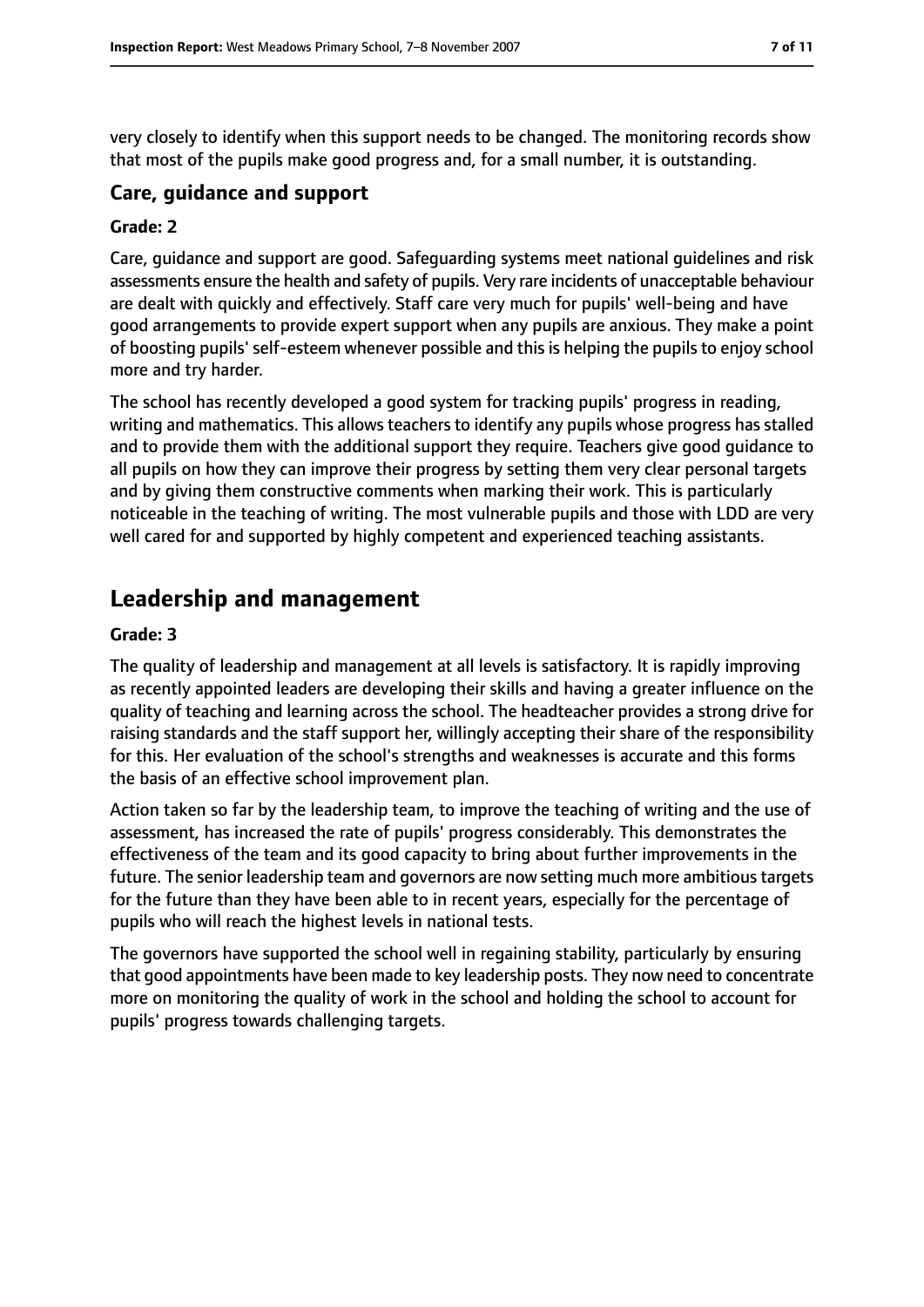**Any complaints about the inspection or the report should be made following the procedures set out in the guidance 'Complaints about school inspection', which is available from Ofsted's website: www.ofsted.gov.uk.**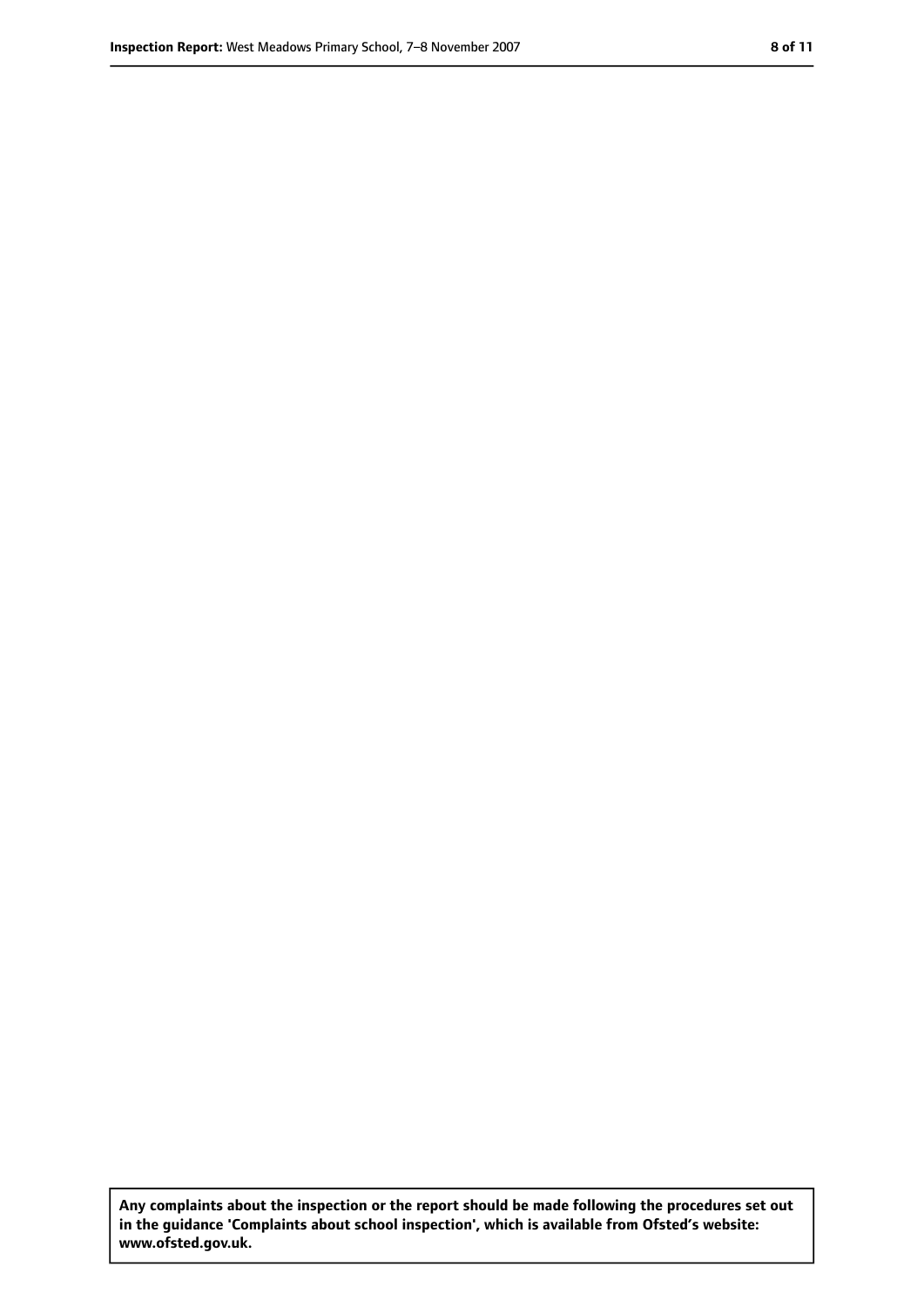# **Inspection judgements**

| $^{\backprime}$ Key to judgements: grade 1 is outstanding, grade 2 good, grade 3 satisfactory, and | <b>School</b>  |
|----------------------------------------------------------------------------------------------------|----------------|
| arade 4 inadeguate                                                                                 | <b>Overall</b> |

## **Overall effectiveness**

| How effective, efficient and inclusive is the provision of education, integrated<br>care and any extended services in meeting the needs of learners? |     |
|------------------------------------------------------------------------------------------------------------------------------------------------------|-----|
| Effective steps have been taken to promote improvement since the last<br>inspection                                                                  | Yes |
| How well does the school work in partnership with others to promote learners'<br>well-being?                                                         |     |
| The effectiveness of the Foundation Stage                                                                                                            |     |
| The capacity to make any necessary improvements                                                                                                      |     |

## **Achievement and standards**

| How well do learners achieve?                                                                               |  |
|-------------------------------------------------------------------------------------------------------------|--|
| The standards <sup>1</sup> reached by learners                                                              |  |
| How well learners make progress, taking account of any significant variations between<br>groups of learners |  |
| How well learners with learning difficulties and disabilities make progress                                 |  |

## **Personal development and well-being**

| How good is the overall personal development and well-being of the<br>learners?                                  |  |
|------------------------------------------------------------------------------------------------------------------|--|
| The extent of learners' spiritual, moral, social and cultural development                                        |  |
| The extent to which learners adopt healthy lifestyles                                                            |  |
| The extent to which learners adopt safe practices                                                                |  |
| How well learners enjoy their education                                                                          |  |
| The attendance of learners                                                                                       |  |
| The behaviour of learners                                                                                        |  |
| The extent to which learners make a positive contribution to the community                                       |  |
| How well learners develop workplace and other skills that will contribute to<br>their future economic well-being |  |

## **The quality of provision**

| How effective are teaching and learning in meeting the full range of the<br>learners' needs?          |  |
|-------------------------------------------------------------------------------------------------------|--|
| How well do the curriculum and other activities meet the range of needs<br>and interests of learners? |  |
| How well are learners cared for, guided and supported?                                                |  |

 $^1$  Grade 1 - Exceptionally and consistently high; Grade 2 - Generally above average with none significantly below average; Grade 3 - Broadly average to below average; Grade 4 - Exceptionally low.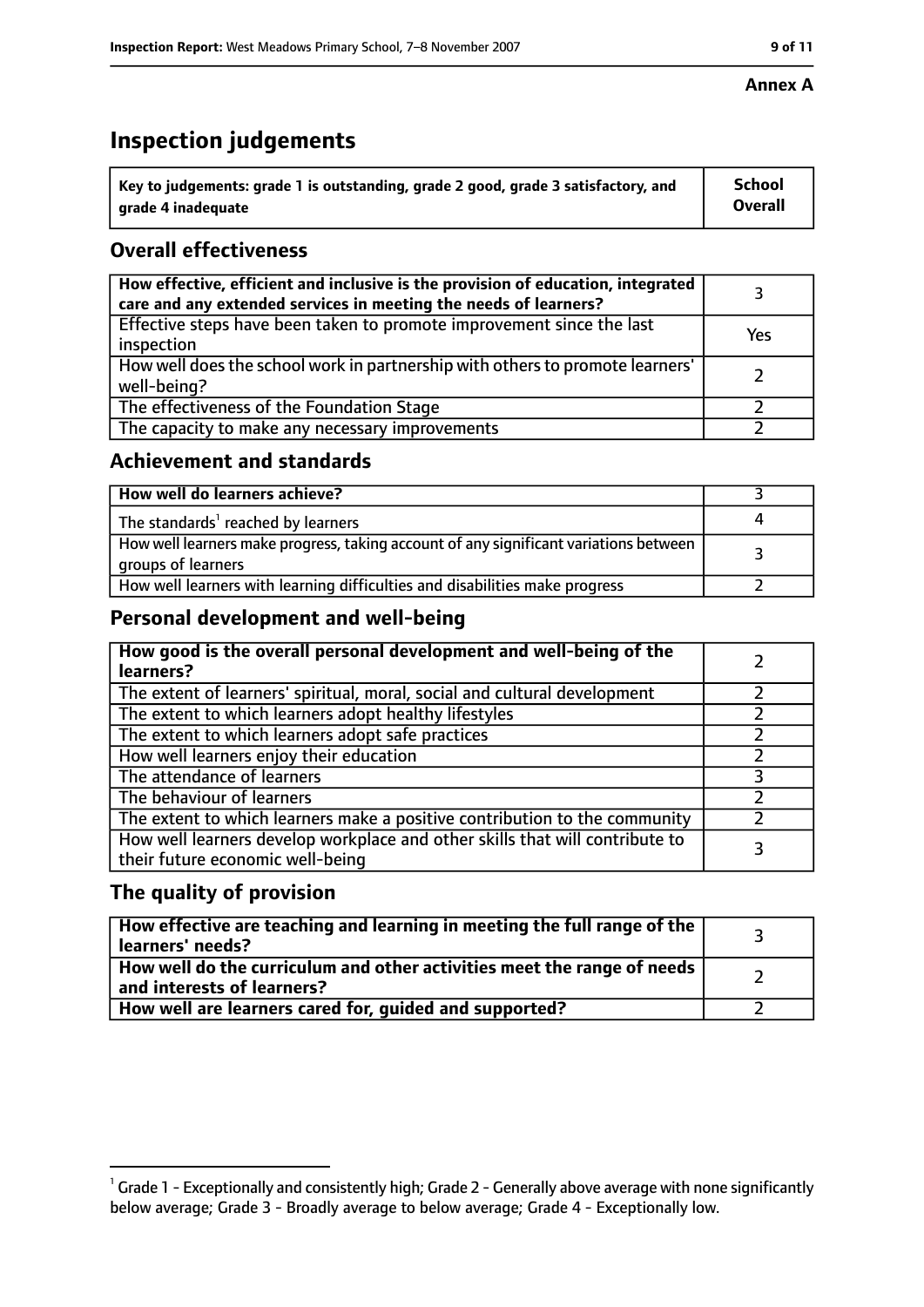# **Leadership and management**

| How effective are leadership and management in raising achievement<br>and supporting all learners?                                              | 3   |
|-------------------------------------------------------------------------------------------------------------------------------------------------|-----|
| How effectively leaders and managers at all levels set clear direction leading<br>to improvement and promote high quality of care and education |     |
| How effectively leaders and managers use challenging targets to raise standards                                                                 | 3   |
| The effectiveness of the school's self-evaluation                                                                                               |     |
| How well equality of opportunity is promoted and discrimination tackled so<br>that all learners achieve as well as they can                     |     |
| How effectively and efficiently resources, including staff, are deployed to<br>achieve value for money                                          | 3   |
| The extent to which governors and other supervisory boards discharge their<br>responsibilities                                                  | 3   |
| Do procedures for safequarding learners meet current government<br>requirements?                                                                | Yes |
| Does this school require special measures?                                                                                                      | No  |
| Does this school require a notice to improve?                                                                                                   | No  |